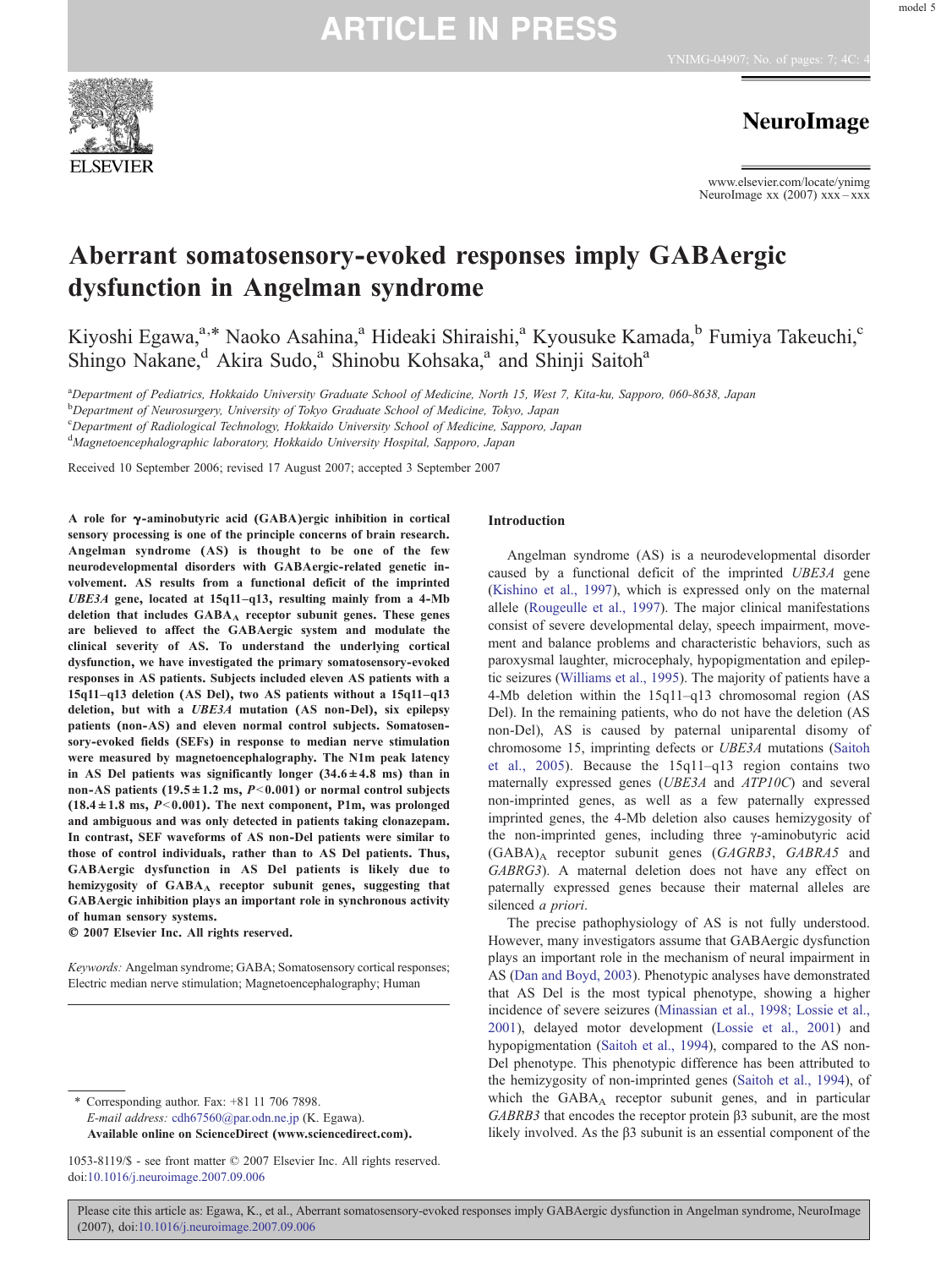2 K. Egawa et al. / NeuroImage xx (2007) xxx–xxx

GABAA receptor in many brain regions, especially during early development, its deletion is expected to cause profound impairment of brain function through GABAergic dysfunction [\(Represa](#page-6-0) [and Ben-Ari, 2005; Vicini and Ortinski, 2004\)](#page-6-0). Knockout mice heterozygous for the gabrb3 gene (gabrb3<sup>+/-</sup> mice) exhibit many features characteristic of AS [\(DeLorey et al., 1998\)](#page-5-0). In in vitro dorsal root ganglia sensory neuron assays, GABA-evoked current amplitude is reduced [\(Homanics et al., 1997\)](#page-5-0). Furthermore, using [<sup>11</sup>C] flumazenil PET, a decreased binding affinity for benzodiazepine by  $GABA_A$  receptors was found in three AS Del patients, but not in AS non-Del patients ([Holopainen et al., 2001\)](#page-5-0). Nevertheless, few reports have examined the neurophysiological basis of GABAergic dysfunction in AS and the differences between each AS genotype.

Animal studies have demonstrated that  $GABA_A$ -mediated synaptic inhibition is critical for plasticity and synchronous activity in the sensory cortex ([Jones, 1993; Somogyi et al., 1998\)](#page-5-0). Magnetoencephalography (MEG), which is superior to electroencephalography (EEG) due to its excellent spatial and temporal resolution [\(Kakigi, 1994; Lin et al., 2005\)](#page-5-0), and its ability to specifically detect superficial activity in the brain [\(Hari and](#page-5-0) [Kaukoranta, 1985\)](#page-5-0), was used to evaluate cortical sensory function. The early components of somatosensory-evoked fields (SEFs), examined by median nerve stimulation, show no significant difference in individuals [\(Huttunen et al., 1999\)](#page-5-0) and are less affected by cognitive conditions [\(Kakigi et al., 2003; Kitamura et](#page-5-0) [al., 1996](#page-5-0)). Here, we have investigated the hypothesis that GABAergic dysfunction in the sensory cortex is associated with somatosensory-evoked responses in AS. We evaluated the neurophysiological basis of GABAergic dysfunction in AS and the role of GABAergic function in human sensory cortex and assessed the value of SEF analysis for identification of GABAergic-related impairment.

# Methods

### Subjects

Thirteen patients with genetically confirmed AS were enrolled in the study and their clinical profiles noted (Supplementary Table 1). The patients were classified into two groups; (1) AS Del (patients 1–11; five female and six male patients, aged 5–28 years; median age 10 years) and (2) AS non-Del (patient 12; female, aged 14 years and patient 13; male, aged 28 years; both with UBE3A mutations; IVS15-3del9 and IVS14 + 2insG, respectively). All AS patients took the antiepileptic medications valproic acid (VPA) or VPA plus clonazepam (CZP). For comparison, two groups of control subjects were enrolled: (1) six age-matched non-AS patients, with various kinds of epilepsy (patients 14–19; four females and two males, aged 6–24 years; median age 11.5 years; of which four patients had symptomatic partial epilepsy and two had generalized epilepsy; including one with Lennox Gastaut syndrome), and (2) eleven age-matched healthy volunteers (four females and seven males; median age 10 years). All non-AS patients were prior analyzed by magnetic resonance imaging (MRI). With the exception of patient 17, who had marked atrophy of the right hemisphere, patients had no major anatomical abnormalities near the primary somatosensory area. The subjects, or their parents, provided written informed consent. This study was approved by the Internal Review Board, Hokkaido University Graduate School of Medicine.

### SEF recordings

SEFs were recorded using a whole-head MEG system with 204 superconducting quantum interference devices (VectorView; Neuromag Inc., Helsinki, Finland), with pairs of orthogonal planar gradiometers at 102 locations in a helmet-shaped array covering the entire scalp. Subjects lay on a bed inside a magnetically shielded room and were sedated by intravenous administration of thiopental sodium (approximately 3–4 mg/kg). Normal control subjects were encouraged to relax and records were taken without sedation. In sedated patients, EEG recordings were performed simultaneously to monitor state of awareness and avoid slow wave sleep. In all patients, the coordinates of the MEG system were transformed into anatomical three-dimensional magnetic resonance images (3DMRI) by identifying external anatomic fiduciary markers (nasion, left or right preauricular points; [Hämäläinen et al., 1993](#page-5-0)). The 3DMRI were acquired with a 1.5-T high-resolution MRI scanner (Magnetom VISION; Siemens AG, Erlangen, Germany) for the analysis of the SEF data (3D-turbo FLASH, TE=60 ms, TR=100 ms, voxel size  $1.5 \times 1.5 \times 1.5$  mm<sup>3</sup>). We did not perform the MEG-MRI coordination on normal control subjects.

The right median nerve was stimulated at the wrists by square wave constant current pulse (duration, 0.3 ms), with sufficient intensity to produce a definitive thumb twist ranging from 3.5 to 6.0 mA. The inter-stimulus interval (ISI) was randomized between 0.35 s and 0.38 s (mean, 0.36 s) for all measurements. Signals obtained were band-pass filtered between 0.1 to 200 Hz and sampled at 1000 Hz. The epochs containing artifacts with higher amplitude than 3000 fT/cm were automatically rejected, and the acquired 300 epochs averaged on-line. The SEF recordings consisted of a 50-ms pre-stimulus baseline and a 300-ms analysis period following stimulus delivery.

### Data analysis

We analyzed the first two SEF deflections with short to middle latencies (up to 100 ms) over the primary somatosensory area. Equivalent current dipoles (ECDs) of each deflection were calculated by the least-squares method with the xfit program (Neuromag Ltd., Helsinki, Finland) to estimate the location, orientation and activation strength (in nanoamperemeter: nAm) of the neural generator of the signals. The ECDs of each deflection were calculated on the basis of the root mean squared (RMS) fields of 44– 60 sensors in the vicinity of the primary sensory area contralateral to the stimulus. The ECD with the strongest dipole moment and with goodness-of-fit (GOF) values higher than 80% was selected as the representative of each subject. Before the analysis, the signals were digitally low-pass filtered at 150 Hz. The first deflection with anterior current direction was defined as N1m (often referred to as N20m), and the second deflection with inverse current direction to N1m as P1m (elsewhere referred to as P30m or P35m). Acquired ECD locations were integrated with the patient's MRI.

### **Statistics**

All values are mean $\pm$ SD of the peak latency and amplitude among three groups (AS Del, non-AS and normal control). Groups were compared by analysis of variance (ANOVA) and the Tukey test applied for multiple comparisons when ANOVA showed significance. Statistical analysis for AS non-Del was not performed, as the sample size was too small for appropriate analysis. The  $\chi^2$  test was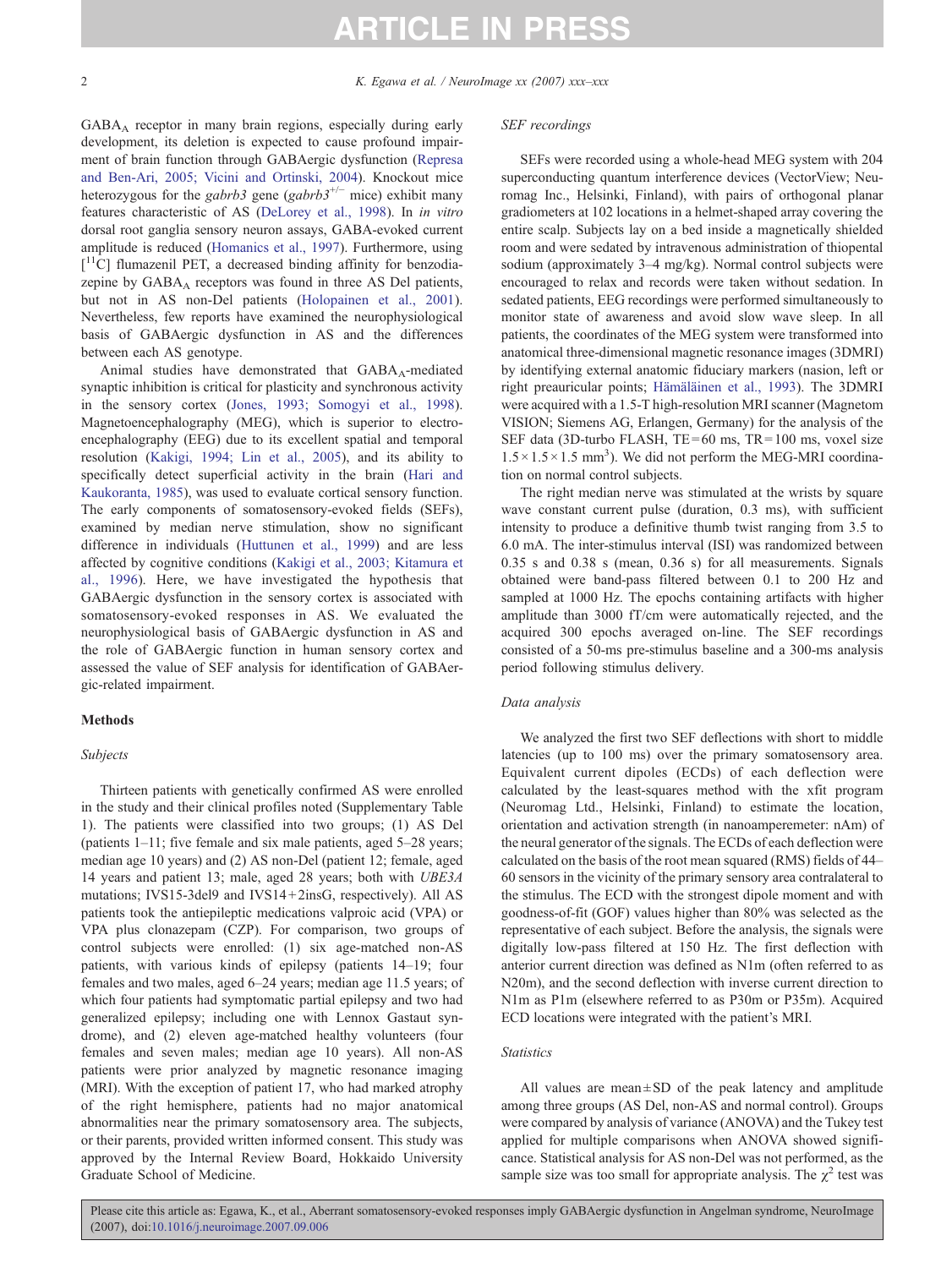<span id="page-2-0"></span>also performed to analyze the difference in P1m peaks between AS Del patients who had and who had not taken CZP. The level of significance in all evaluations was set at  $P<0.05$ .

### Results

### SEFs in AS Del patients

Abnormal primary somatosensory-evoked responses were observed in all eleven AS Del patients. The peak latency of N1m was markedly delayed, although the onset latencies were less than 20 ms (Figs. 1 and 2A and B). The ECDs of the delayed N1m were located on the posterior bank of the central sulcus consistent with the standard response of primary somatosensory cortex. They flowed in a forward direction as in other groups and in some cases in a more up- and inward direction (Fig. 1). The peak latency of N1m was significantly prolonged and more widely dispersed in AS Del patients  $(34.6 \pm 4.8 \text{ ms}$  [range, 29.4–41.4]) compared to non-AS patients  $(19.5 \pm 1.2 \text{ ms } [17.5 - 21.2], P < 0.001)$  and normal control subjects  $(18.4 \pm 1.8 \text{ ms } [16.8-21.1], P<0.001)$ . The N1m ECDs in AS Del patients  $(26.1 \pm 5.9 \text{ nAm } [13.5-35.2])$  were similarly stronger than in the two control groups (non-AS patients,  $13.5 \pm$ 4.8 nAm [7.6–20.5],  $P<0.001$ ; normal control subjects,  $16.9 \pm$ 4.3 nAm [9.7–24.5],  $P<0.001$ ). The P1m deflection was observed in seven of eleven AS Del patients ([Fig. 2B](#page-3-0)), who had taken CZP (patients 2, 4, 6, 7, 8, 9 and 11), but not clearly detected in the four AS Del patients who had never taken CZP ([Fig. 2A](#page-3-0);  $P < 0.01 \chi^2$  test). The N1m peaks were broader in the P1m-negative patients than in patients where a P1m deflection was observed. The identified P1m peak latency was significantly delayed in AS Del  $(71.7 \pm 12.5 \text{ ms})$ [54.2–80.8]) compared to non-AS patients  $(26.1 \pm 2.4 \text{ ms}$  [23.0– 27.5],  $P < 0.001$ ) and control subjects (26.1 ± 3.7 ms [22.9–35.1],  $P<0.001$ ). We did not find any significant correlation between N1m peak latency and ECD strength and the AS Del profile, including clinical symptoms and characteristics such as medication, age and sex (data not shown).



Fig. 1. Representative primary somatosensory findings for each patient group. The 204-channel somatosensory-evoked responses to RMN stimulation in AS Del (patient 10) and AS non-Del (patient 13) are illustrated (viewed from the top) in the left panel (top and bottom, respectively). Two channels were omitted due to noise. The squares represent areas of maximal response over the contralateral primary somatosensory area (right; top and middle for AS Del and AS non-Del, respectively), with isofield contour maps corresponding to each peak, and the ECD of the N1m peak superimposed on the MR image. For comparison, an enlarged channel of the contralateral primary somatosensory response to RMN stimulation in a non-AS patient (patient 18) and contour maps are shown at the bottom (right panel). Note that the AS Del patient waveform consisted of only one deflection, N1m, with markedly delayed peak latency; whereas that of the AS non-Del patient appeared closer to that of the non-AS waveform. In each contour map, the contour step is 25 fT. Solid and dotted lines represent outflux and influx of magnetic fields, respectively.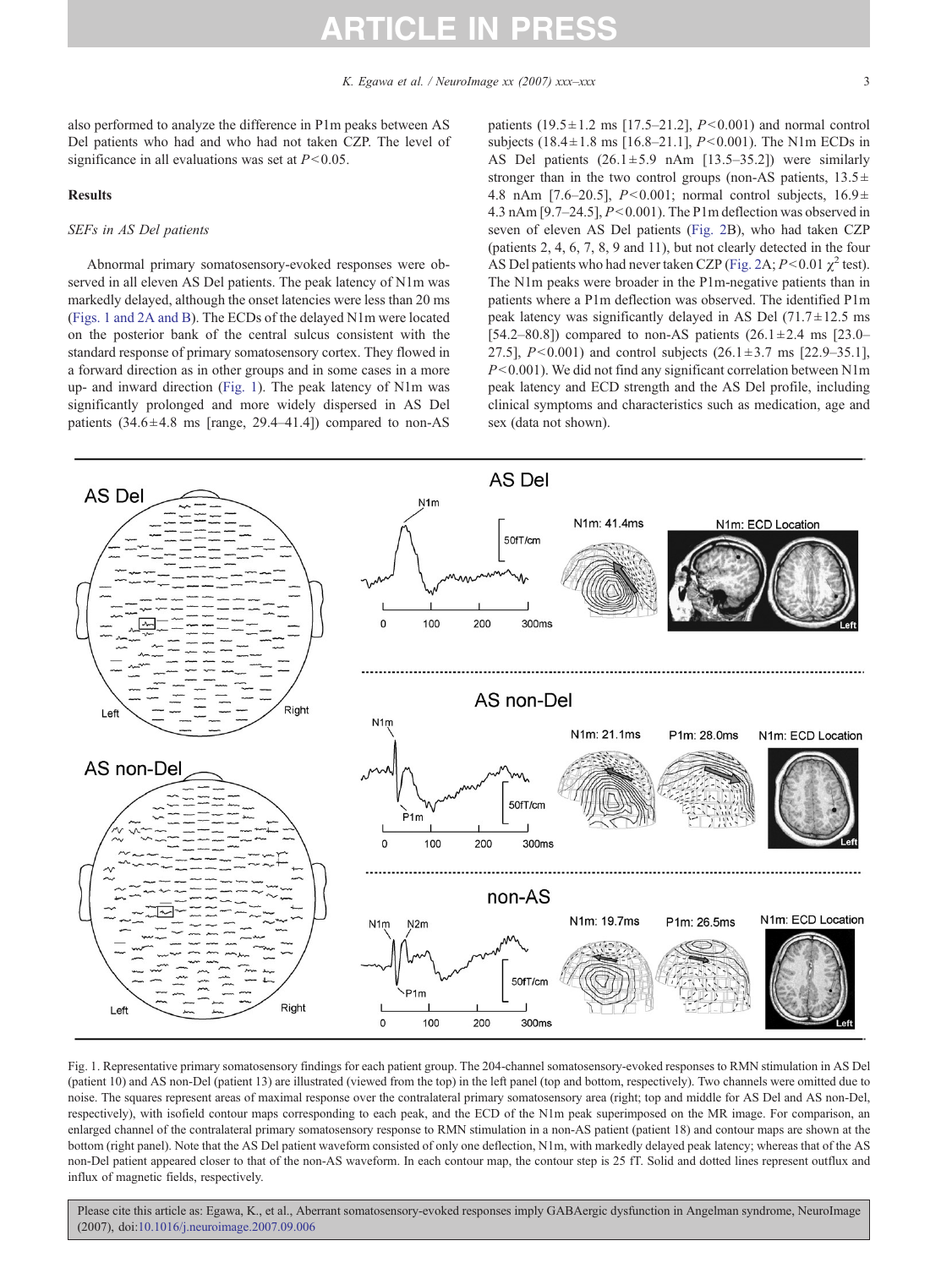# **ARTICLE IN PR**

<span id="page-3-0"></span>4 K. Egawa et al. / NeuroImage  $xx$  (2007)  $xxx$ - $xxx$ 



Fig. 2. Maximal primary somatosensory-evoked responses (red trace) and amplitude curve (calculated as a weighted RMS value over the selected channels for analysis; blue trace) in all patients. Responses in AS Del patients (A, B). Classifications were dull, one-peak waveforms up to 100 ms and lacking P1m (A), or relatively sharp two-peak waveforms with P1m deflection (B). Responses in AS non-Del patients (C). Responses in non-AS patients (D). Representative waveforms for normal control subjects (E). All AS Del patients classified in panel B had taken CZP and in panel A had not. ∗Since GOF values of the P1m deflection were not over 80%, further analysis was not conducted on this group.

#### SEFs in AS non-Del

The waveforms of SEFs in AS non-Del patients were similar to those of control subjects cf. AS Del patients [\(Figs. 1 and 2C\)](#page-2-0). N1m peaks had much shorter latencies (patient 12: 21.1 ms, patient 13: 22.3 ms) than those of AS Del patients and the latencies showed no significant difference from those of the two control groups. The N1m ECDs were equivalent to those of other groups (patient12: 19.9 nAm, patient 13: 27.0 nAm).

## SEFs in control individuals with epilepsy and in normal control subjects

The waveforms of SEFs in six non-AS patients were identical to normal control subjects despite thiopental administration in non-AS patients (Fig. 2D). There was no significant difference between the two control groups in the N1m peak latencies or ECDs. The

P1m deflection in two of six non-AS patients (patients 15 and 17) and in one normal control did not cross the baseline, and the relevant peaks could not be defined.

#### Discussion

In the present study, we observed aberrant somatosensoryevoked responses in AS Del patients, but not in AS non-Del, or non-AS patients. There have been only a few reports evaluating somatosensory responses in AS. [Guerrini et al. \(1996\)](#page-5-0) briefly mentioned the lack of giant somatosensory-evoked potentials (SEPs) in AS patients demonstrating cortical hyperexcitability, but detailed data was not provided.

As the N1m component represents a population of excitatory postsynaptic potentials (EPSPs) in pyramidal cells of the primary somatosensory cortex directly generated by thalamocortical projections [\(Baumgartner et al., 1991; Hari et al., 1984; Wood et](#page-5-0)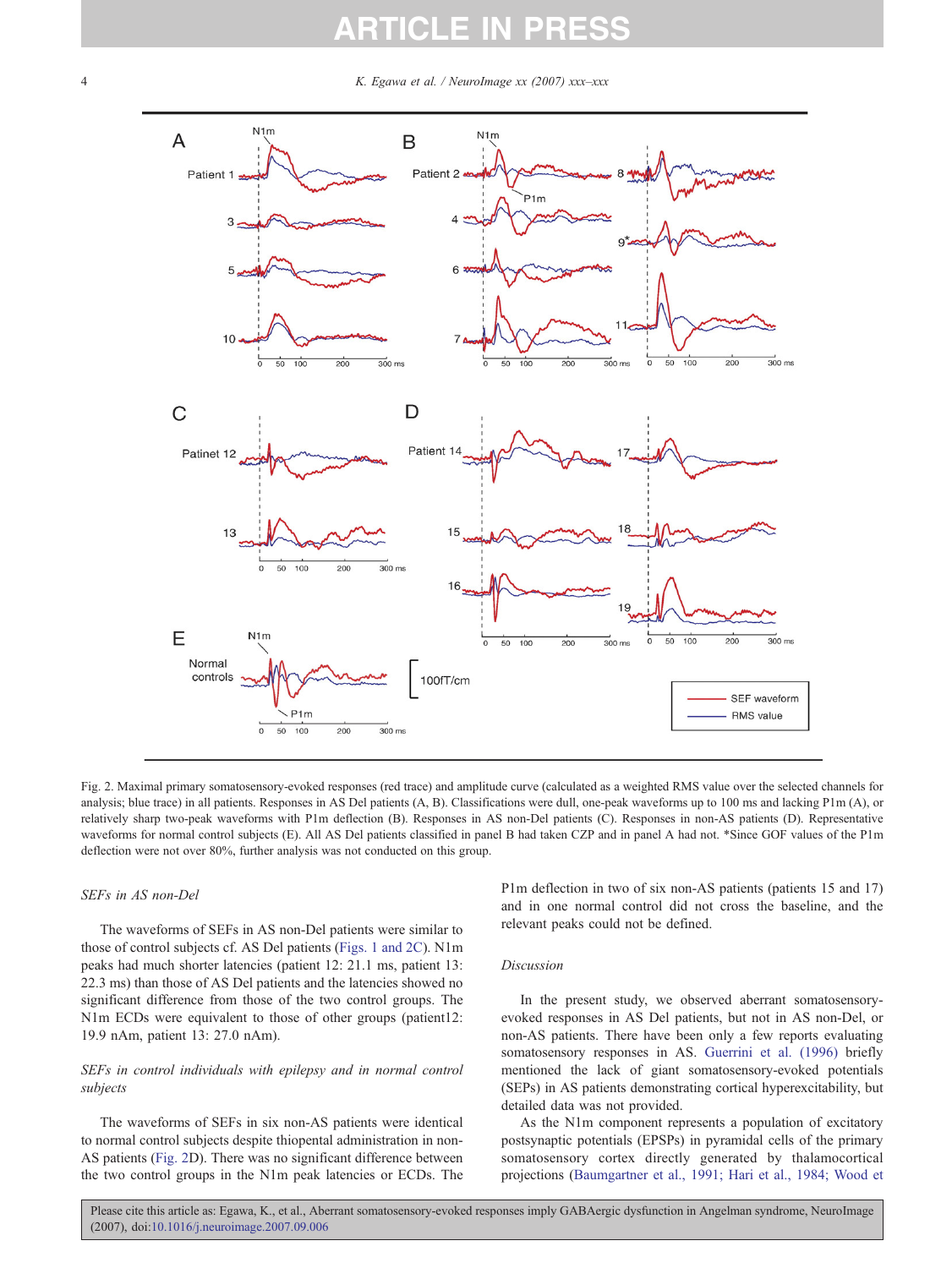# [al., 1985\)](#page-5-0), the prolonged N1m peak latency in AS Del patients can be interpreted as temporal dispersion and prolongation of each EPSP generated. Alternatively, the deflection recorded in AS Del patients could represent unification of the normal early latency components (N1m, P1m and N2m) aberrantly overlapping each other. This view is supported by the difference in the isofield counter map and the ECD direction compared to other groups [\(Fig.](#page-2-0) [1\)](#page-2-0). The more inward direction of the N1m ECD in AS Del might suggest the addition of a reduced P1m component to the combined usual N1m and N2m components. The possibility of overlap between the N1m and P1m components was also shown in normal subjects ([Aine et al., 2000; Huang et al., 2000](#page-5-0)). In either interpretation, the result indicates a desynchronized somatosensory response in AS Del.

Previous studies have reported the same dispersion due to the impairment of the afferent pathway, such as that which may occur with demyelination of the white matter ([Karhu et al., 1992](#page-5-0)). However, MRI studies and an autopsy report suggest that in general, AS patients have no organic impairment that may affect afferent pathway conductivities ([Jay et al., 1991; Leonard et al.,](#page-5-0) [1993](#page-5-0)).

Controversially, sedation with barbiturates has been variously reported to result in a statistically significant increase of N20 (corresponding to N1m in this study) latency or to cause no significant change, as measured by EEG ([McPherson et al., 1986;](#page-6-0) [Pinto et al., 1990\)](#page-6-0). In addition, all AS patients in our study were taking the antiepileptic medications VPA or VPA plus CZP, the somatosensory-evoked response effects of which are not well understood. However, there was no significant difference in the N1m latency between normal control subjects and non-AS patients who were similarly sedated with thiopental sodium and took regular antiepileptic medications including VPA or CZP. This result indicates that these medications did not cause the aberrant response in AS Del.

Thus, we suggest that the abnormal response in AS Del patients reflects a functional impairment of the GABAergic system resulting from hemizygosity of the GABRB3 gene. Because GABAB3 is not imprinted, the deletion of one of the alleles would be expected to decrease gene expression. There is strong evidence that in sensory cortex, synchronous feed-forward and feed-back inhibition using GABAergic transmission, shape neuronal responses by allowing a brief window of excitability ([Swadlow,](#page-6-0) [2003; Amitai et al., 2002; Gibson et al., 1999](#page-6-0)). In the mammalian somatosensory cortex, neural excitation augments, with increased duration, when  $GABA_A$ -mediated inhibition is blocked, not only in vitro upon stimulation of the cortex [\(Petersen and Sakmann, 2001;](#page-6-0) [Wirth and Luscher, 2004\)](#page-6-0) or the thalamus ([Laaris et al., 2000\)](#page-5-0), but also in vivo during whisker stimulation ([London et al., 1989\)](#page-6-0). Our findings are in accordance with these studies.

The P1m peak latency in AS Del patients was also delayed but clearly identified only in patients who had taken CZP. Although its origin is still controversial, the P1m is one of the consistent components in usual SEF waveforms [\(Kakigi, 1994; Lin et al.,](#page-5-0) [2005](#page-5-0)). Thus, the difference indicates a more synchronous somatosensory response in patients who have taken CZP. The broader N1m deflection in patients who have not taken CZP supports this view. CZP, a GABAA receptor activator, might temporally modify the aberrant SEF waveforms, suggesting that impairment of the GABAergic system causes the abnormal primary somatosensory response in these patients. Accordingly, we propose that impairment of  $GABA_A$ -mediated inhibition in AS Del patients caused temporal dispersion and prolongation of EPSPs in the excitatory cells of the primary somatosensory cortex, resulting in desynchronous SEF waveforms. The primary somatosensoryevoked responses in two AS non-Del patients with a UBE3A mutation were more synchronous than those in AS Del patients. Although we were unable to perform statistical analysis on AS non-Del, the difference in waveforms was distinct between the two AS subgroups, and responses in AS non-Del were similar to those of control. These results support our specific hypothesis that a lack of heterozygous GABAA receptor subunit genes may cause the abnormal SEFs in AS Del, as these genes are well preserved in patients with a UBE3A mutation.

Despite the desynchronized response, the strength of the N1m ECD in AS Del was statistically larger than that of control. The higher N1m amplitude in AS Del suggests hyperexcitability of each neuron in somatosensory cortex in line with a previous report [\(Guerrini et al., 1996](#page-5-0)) and may also reflect modification of the thalamocortical projection, which directly elicits the N1m component. Firing from the ventrobasal nucleus becomes hypersynchronous and increased in amplitude in  $gabrb3^{-/-}$  mice because of impairment of reciprocal inhibition in the reticular nucleus ([Huntsman et al., 1999](#page-5-0)). Increased synchronous input from the thalamus has been suggested as a cause of increased N1m amplitude in other diseases ([Lauronen et al., 2002](#page-5-0)). Accordingly, this result also supports the present hypothesis and suggests that GABAergic dysfunction in the thalamus might also be involved in the generation of aberrant somatosensory responses in AS Del.

The projection from the primary somatosensory cortex plays an important role in learning new motor skills ([Pavlides et al., 1993\)](#page-6-0) and in the regulation of motor function [\(Liepert et al., 2003\)](#page-6-0). If the neurophysiological basis of this genotypic correlation was confirmed with a larger sample size, it could explain the differences in clinical severity of the motor development delay in each genetic group of AS patients and confirm that the clinical symptoms in AS patients were influenced by GABA<sub>A</sub> receptor subunit genes.

In this article, we have mainly discussed the effects of GABRB3 hemizygosity as the  $\alpha$ 5 and  $\gamma$ 3 subunits, encoded by two other GABAA receptor subunit genes in 15q11–13, are not essential components of GABA<sub>A</sub> receptors in somatosensory pathways. The functions of these two genes are unclear. GABRA5 is a candidate gene for autism [\(Delong, 2007\)](#page-5-0), but gabra $5^{-/-}$  mice have been shown to perform better in various learning and memory tests [\(Collinson et al., 2002](#page-5-0)). The contribution of GABRA5 and GABRG3 hemizygosity in AS Del is of interest for future studies.

In the present study, the genetic impairment of the human GABAergic system was examined by measuring SEFs. SEF analysis may be useful for the evaluation of patients with unknown developmentally delayed etiology associated with GABAergic inhibition, as one of the primary systems involved in mammalian brain development. A limitation of the present study was the need to avoid overloading the sedated patients and young control subjects. Thus, we were not able to evaluate other sensory responses, such as auditory or visual-evoked fields and conventional SEPs. Also, because thiopental has been reported to alter both auditory and visual-evoked responses markedly in humans [\(Chi et al., 1989; Schwender et al., 1994\)](#page-5-0), substitute anesthetic agents should be used for these recordings. Further evaluation is required to gain a deeper understanding of the role of GABAergic dysfunction in AS patients and its clinical application.

Please cite this article as: Egawa, K., et al., Aberrant somatosensory-evoked responses imply GABAergic dysfunction in Angelman syndrome, NeuroImage (2007), doi[:10.1016/j.neuroimage.2007.09.006](http://dx.doi.org/10.1016/j.neuroimage.2007.09.006)

# ARTICLE IN PRESS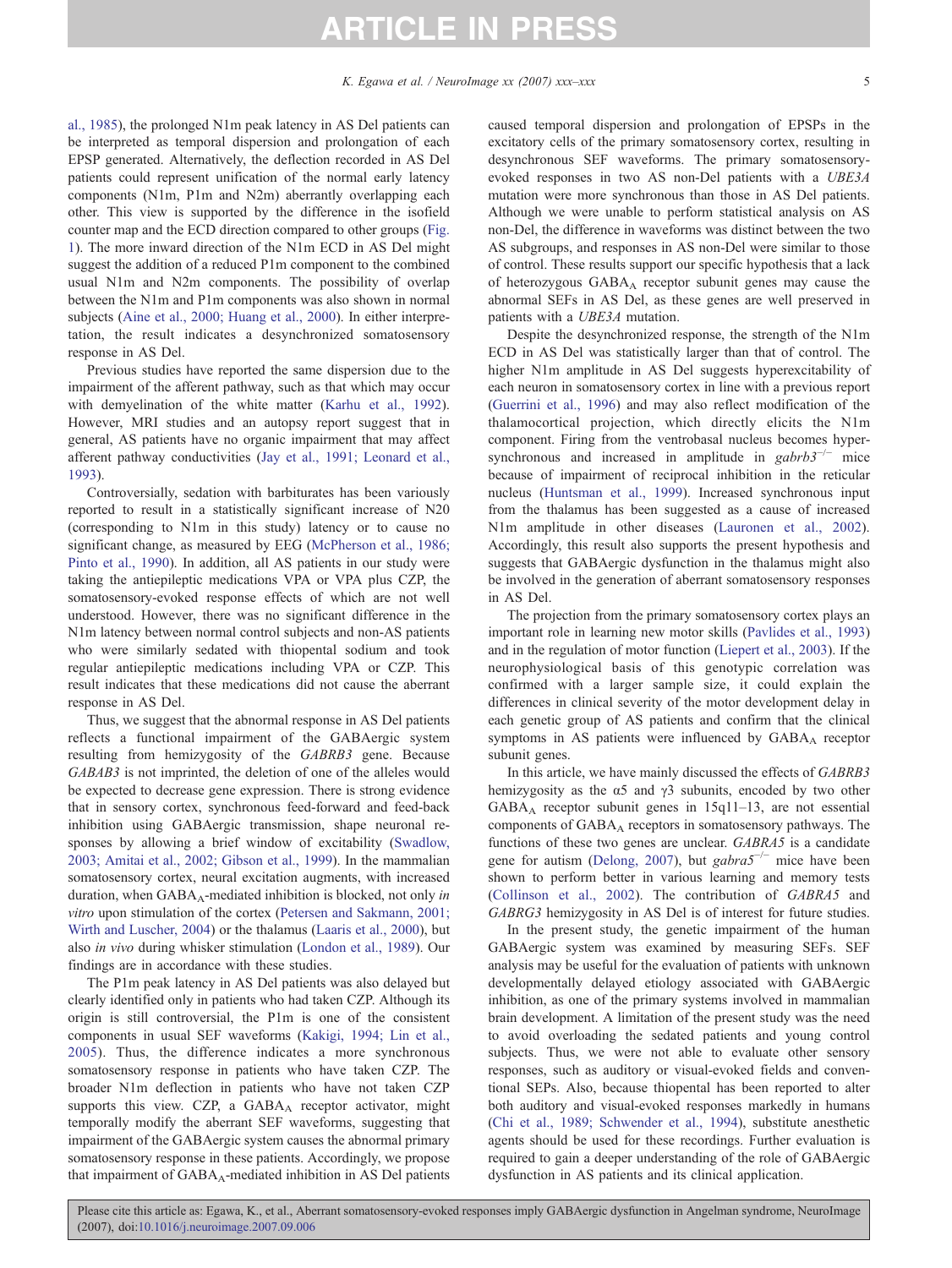<span id="page-5-0"></span>6 K. Egawa et al. / NeuroImage xx (2007) xxx–xxx

#### **Conclusion**

This study shows that a distinctive abnormality occurs in primary somatosensory-evoked responses of AS patients with a 15q11–q13 deletion, suggesting that the lack of heterozygous  $GABA_A$  receptor subunit genes in  $15q11-q13$  contributes to the pathophysiology of AS through GABAergic dysfunction. Aberrant somatosensory-evoked responses in AS Del indicate that impaired  $GABA_A$ -mediated inhibition disturbs synchronous activity of the primary sensory cortex. These findings are important in understanding the pathophysiology of AS, and more specifically the role of the GABAergic system in human thalamocortical circuits.

#### Acknowledgments

The authors thank Prof. Tadashi Ariga, Department of Pediatrics, Hokkaido University Graduate School of Medicine, Prof. Tsunetaro Sakurai, Department of Medical Informatics, Hokkaido University Graduate School of Medicine and Dr. Susanne Knake, Interdisciplinary Epilepsy Center, Department of Neurology, Philipps-University, Marburg, Germany for their critical comments. We thank all patients and families who participated in this study.

### Appendix A. Supplementary data

Supplementary data associated with this article can be found, in the online version, at [doi:10.1016/j.neuroimage.2007.09.006.](http://dx.doi.org/doi:10.1016/j.neuroimage.2007.09.006)

#### References

- Aine, C., Huang, M., Stephen, J., Christner, R., 2000. Multistart algorithms for MEG empirical data analysis reliably characterize locations and time courses of multiple sources. NeuroImage 12, 159–172.
- Amitai, Y., Gibson, J.R., Beierlein, M., Patrick, S.L., Ho, A.M., Connors, B.W., Golomb, D., 2002. The spatial dimensions of electrically coupled networks of interneurons in the neocortex. J. Neurosci. 22, 4142–4152.
- Baumgartner, C., Doppelbauer, A., Deecke, L., Barth, D.S., Zeitlhofer, J., Lindinger, G., Sutherling, W.W., 1991. Neuromagnetic investigation of somatotopy of human hand somatosensory cortex. Exp. Brain Res. 87, 641–648.
- Chi, O.Z., Ryterband, S., Field, C., 1989. Visual evoked potentials during thiopentone-fentanyl-nitrous oxide anaesthesia in humans. Can. J. Anaesth. 36, 637–640.
- Collinson, N., Kuenzi, F., Jarolimek, W., Maubach, K., Cothliff, R., Sur, C., Smith, A., Out, F., Howell, O., Atack, J., McKernan, R., Seabrook, R., Dawson, G.., Whiting, P., Rosahl, T., 2002. Enhanced learning and memory and altered GABAergic synaptic transmission in mice lacking the  $\alpha$ 5 Subunit of the GABA<sub>A</sub> Receptor. J. Neurosci. 22, 5572–5580.
- Dan, B., Boyd, S.G., 2003. Angelman syndrome reviewed from a neurophysiological perspective. The UBE3A-GABRB3 hypothesis. Neuropediatrics 34, 169–176.
- Delong, A., 2007. GABA(A) receptor alpha5 subunit as a candidate gene for autism and bipolar disorder. Autism 11, 135–147.
- DeLorey, T.M., Handforth, A., Anagnostaras, S.G., Homanics, G.E., Minassian, B.A., Asatourian, A., Fanselow, M.S., Delgado-Escueta, A., Ellison, G.D., Olsen, R.W., 1998. Mice lacking the beta3 subunit of the GABA<sub>A</sub> receptor have the epilepsy phenotype and many of the behavioral characteristics of Angelman syndrome. J. Neurosci. 18, 8505–8514.
- Gibson, J.R., Beierlein, M., Connors, B.W., 1999. Two networks of electrically coupled inhibitory neurons in neocortex. Nature 402, 75–79.
- Guerrini, R., De Lorey, T.M., Bonanni, P., Moncla, A., Dravet, C., Suisse, G., Livet, M.O., Bureau, M., Malzac, P., Genton, P., Thomas, P., Sartucci, F., Simi, P., Serratosa, J.M., 1996. Cortical myoclonus in Angelman syndrome. Ann. Neurol. 40, 39–48.
- Hämäläinen, M., Hari, R., Ilmoniemi, R.J., Knuutila, J., Lounasmaa, O.V., 1993. Magnetoencephalography—theory, instrumentation, and application to noninvasive studies of the working human brain. Rev. Mod. Phys. 65, 413–497.
- Hari, R., Kaukoranta, E., 1985. Neuromagnetic studies of somatosensory system: principles and examples. Prog. Neurobiol. 24, 233–256.
- Hari, R., Reinikainen, K., Kaukoranta, E., Hämäläinen, M., Ilmoniemi, R., Penttinen, A., Salminen, J., Teszner, D., 1984. Somatosensory evoked cerebral magnetic fields from SI and SII in man. Electroencephalogr. Clin. Neurophysiol. 57, 254–263.
- Holopainen, I.E., Metsähonkala, E.L., Kokkonen, H., Parkkola, R.K., Manner, T.E., Nagren, K., Korpi, E.R., 2001. Decreased binding of  $\lceil {}^{11}C \rceil$ flumazenil in Angelman syndrome patients with  $GABA_A$  receptor  $\beta$ subunit deletions. Ann. Neurol. 49, 110–113.
- Homanics, G.E., DeLorey, T.M., Firestone, L.L., Quinlan, J.J., Handforth, A., Harrison, N.L., Krasowski, M.D., Rick, C.E., Korpi, E.R., Makela, R., Brilliant, M.H., Hagiwara, N., Ferguson, C., Snyder, K., Olsen, R.W., 1997. Mice devoid of gamma-aminobutyrate type A receptor β3 subunit have epilepsy, cleft palate, and hypersensitive behavior. Proc. Natl. Acad. Sci. U. S. A. 94, 4143–4148.
- Huang, M.X., Aine, C., Davis, L., Butman, J., Christner, R., Weisend, M., Stephen, J., Meyer, J., Silveri, J., Herman, M., Lee, R.R., 2000. Sources on the anterior and posterior banks of the central sulcus identified from magnetic somatosensory evoked responses using multistart spatiotemporal localization. Hum. Brain Mapp. 11, 59–76.
- Huntsman, M., Porcello, D., Homanics, G., DeLorey, T., Huguenard, J., 1999. Reciprocal inhibitory connections and network synchrony in the mammalian thalamus. Science 283, 541–543.
- Huttunen, J., Wikström, H., Salonen, O., Ilmoniemi, R.J., 1999. Human somatosensory cortical activation strengths: comparison between males and females and age-related changes. Brain Res. 818, 196–203.
- Jay, V., Becker, L.E., Chan, F.W., Perry Sr., T.L., 1991. Puppet-like syndrome of Angelman: a pathologic and neurochemical study. Neurology 41, 416–422.
- Jones, E.G., 1993. GABAergic neurons and their role in cortical plasticity in primates. Cereb. Cortex 3, 361–372.
- Kakigi, R., 1994. Somatosensory evoked magnetic fields following median nerve stimulation. Neurosci. Res. 20, 165–174.
- Kakigi, R., Naka, D., Okusa, T., Wang, X., Inui, K., Qiu, Y., Tran, T.D., Miki, K., Tamura, Y., Nguyen, T.B., Watanabe, S., Hoshiyama, M., 2003. Sensory perception during sleep in humans: a magnetoencephalographic study. Sleep Med. 4, 493–507.
- Karhu, J., Hari, R., Makela, J.P., Huttunen, J., Knuutila, J., 1992. Cortical somatosensory magnetic responses in multiple sclerosis. Electroencephalogr. Clin. Neurophysiol. 83, 192–200.
- Kishino, T., Lalande, M., Wagstaff, J., 1997. UBE3A/E6-AP mutations cause Angelman syndrome. Nat. Genet. 15, 70–73.
- Kitamura, Y., Kakigi, R., Hoshiyama, M., Koyama, S., Nakamura, A., 1996. Effects of sleep on somatosensory evoked responses in human: a magnetoencephalographic study. Brain Res. Cogn. Brain Res. 4, 275–279.
- Laaris, N., Carlson, G.C., Keller, A., 2000. Thalamic-evoked synaptic interactions in barrel cortex revealed by optical imaging. J. Neurosci. 20, 1529–1537.
- Lauronen, L., Huttunen, J., Kirveskari, E., Wikström, H., Sainio, H., Autti, T., Santavuori, P., 2002. Enlarged SI and SII somatosensory evoked responses in the CLN5 form of neuronal ceroid lipofuscinosis. Clin. Neurophysiol. 113, 1491–1500.
- Leonard, C.M., Williams, C.A., Nicholls, R.D., Agee, O.F., Voeller, K.K., Honeyman, J.C., Staab, E.V., 1993. Angelman and Prader–Willi